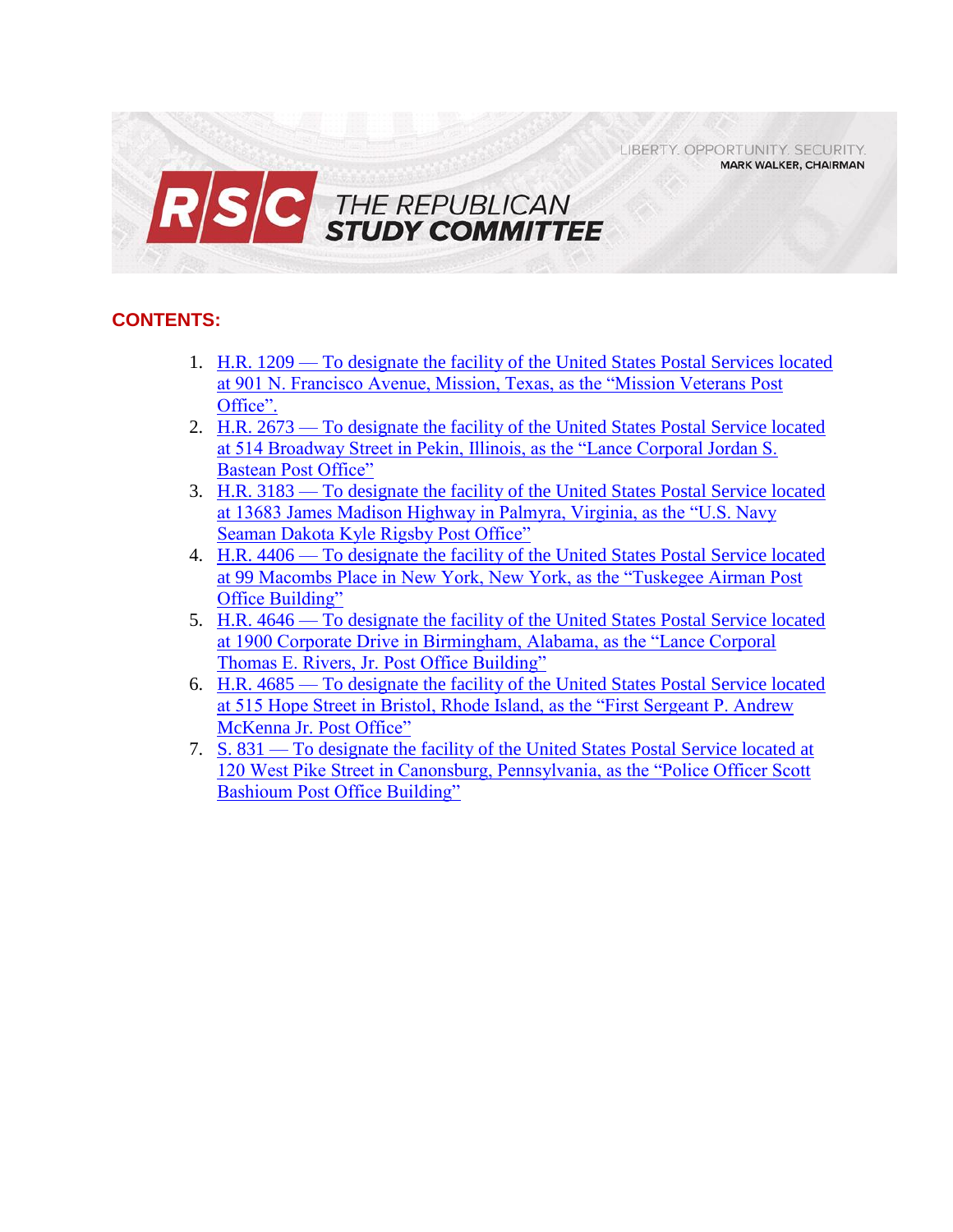# <span id="page-1-0"></span>**H.R. 1209 — To designate the facility of the United States Postal Services located at 901 N. Francisco Avenue, Mission, Texas, as the "Mission Veterans Post Office" (Rep. Cuellar, D-TX)**

**CONTACT:** [Noelani Bonifacio,](mailto:Noelani.Bonifacio@mail.house.gov) 202-226-9719

## **FLOOR SCHEDULE:**

Expected to be considered March 5, 2018, under suspension of the rules, which requires a 2/3 majority for passage.

## **TOPLINE SUMMARY:**

[H.R. 1209](https://www.congress.gov/115/bills/hr1209/BILLS-115hr1209ih.pdf) would designate the facility of the United States Postal Services located at 901 N. Francisco Avenue, Mission, Texas, as the "Mission Veterans Post Office".

## **COST:**

A Congressional Budget Office (CBO) cost estimate is not available at this time.

Rule 28(a)(1) of the Rules of the Republican Conference prohibit measures from being scheduled for consideration under suspension of the rules without an accompanying cost estimate. Rule 28(b) provides that the cost estimate requirement may be waived by a majority of the Elected Leadership.

### **CONSERVATIVE CONCERNS:**

There are no substantive concerns.

- **Expand the Size and Scope of the Federal Government?** No.
- **Encroach into State or Local Authority?** No.
- **Delegate Any Legislative Authority to the Executive Branch?** No.
- **Contain Earmarks/Limited Tax Benefits/Limited Tariff Benefits?** No.

### **DETAILED SUMMARY AND ANALYSIS:**

H.R. 1209 would designate the facility of the United States Postal Services located at 901 N. Francisco Avenue, Mission, Texas, as the "Mission Veterans Post Office".

### **COMMITTEE ACTION:**

H.R. 1209 was introduced on February 21, 2017. The bill was referred to the House Committee on Oversight and Government Reform. The bill was marked up on September 13, 2017 and was reported by unanimous consent.

### **ADMINISTRATION POSITION:**

No Statement of Administration Policy is available at this time.

## **CONSTITUTIONAL AUTHORITY:**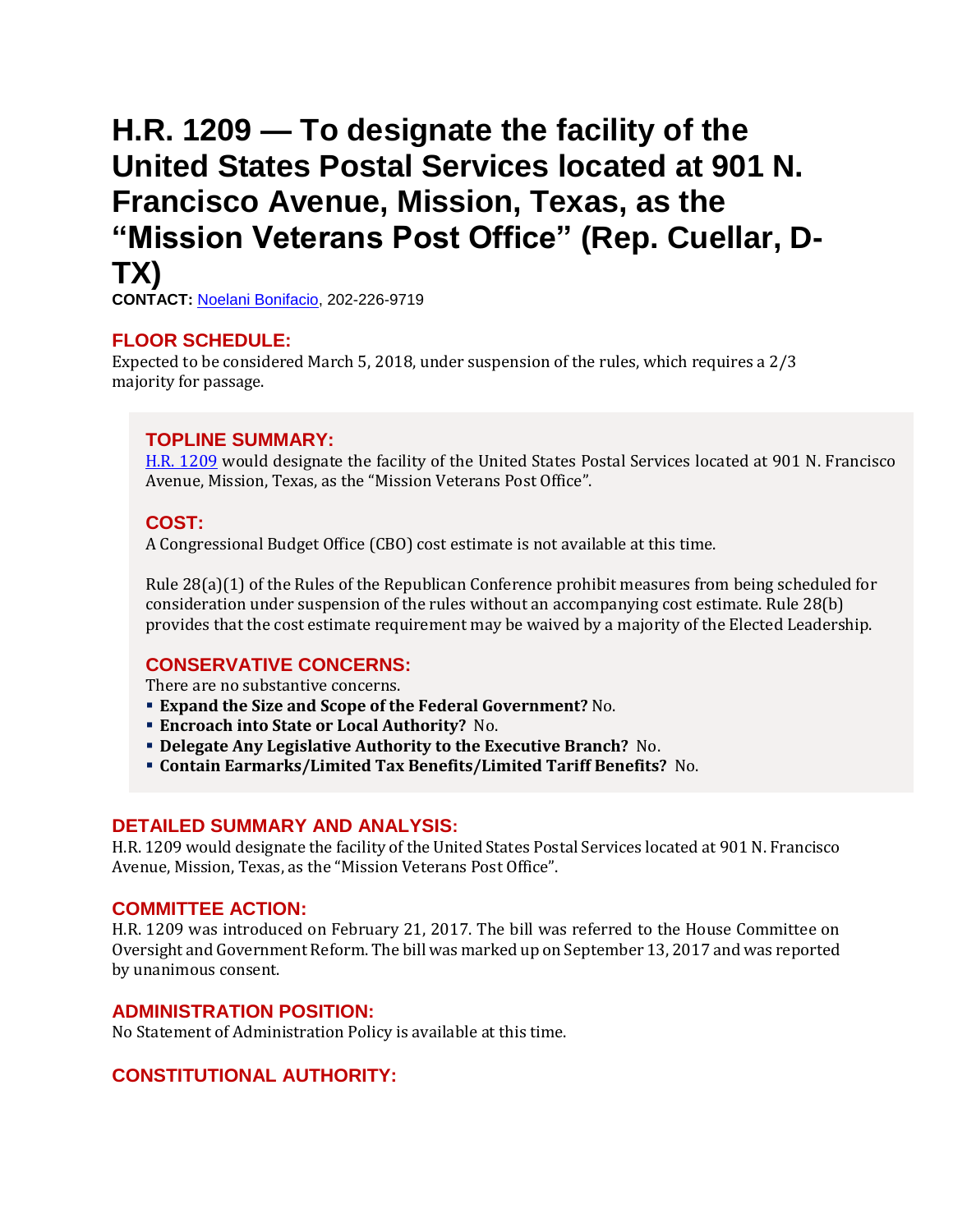According to the sponsor, Congress has the power to enact this legislation pursuant to the following: "Article 1, Section 8, Clause 7: To establish post offices and post roads".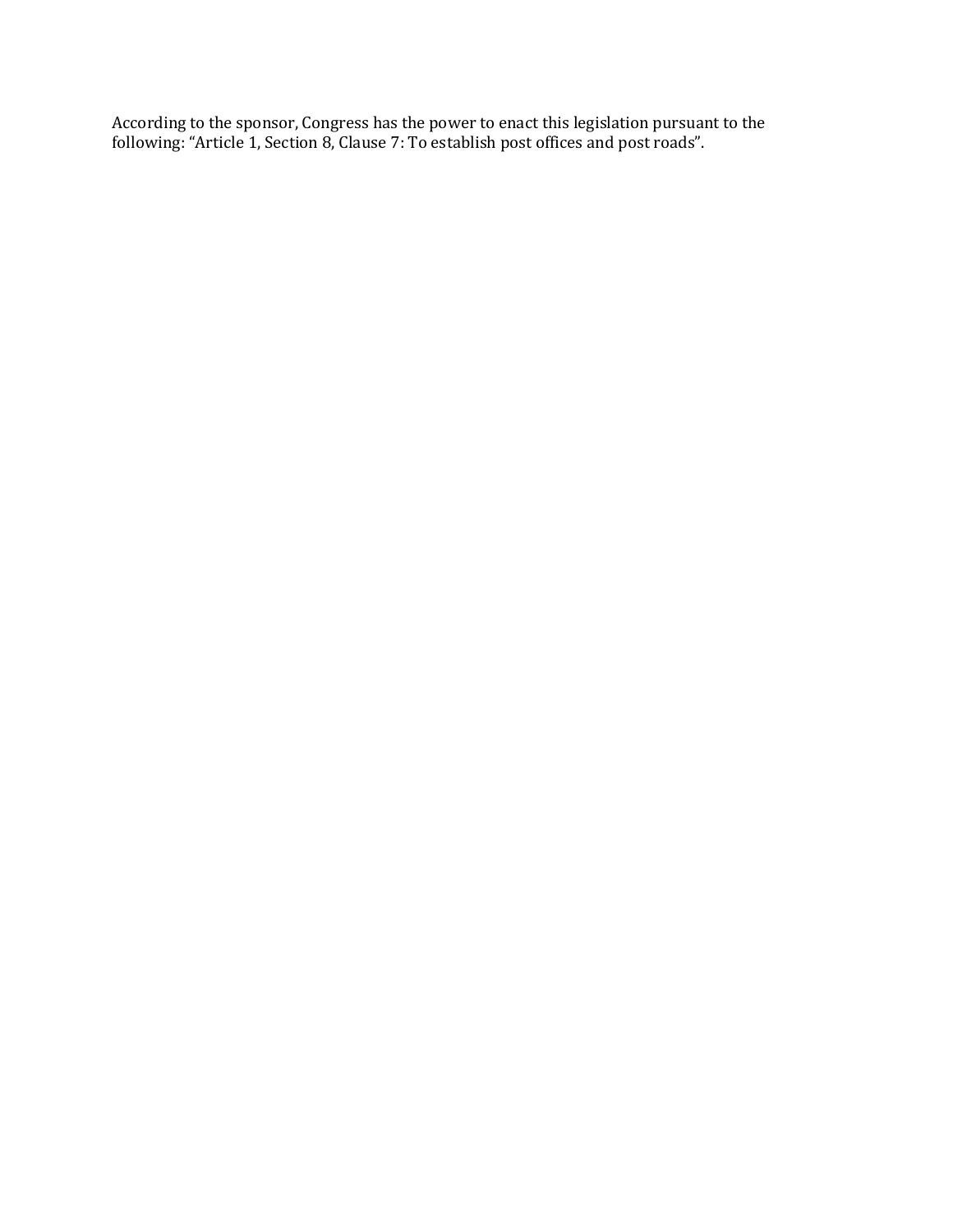# <span id="page-3-0"></span>**H.R. 2673 — To designate the facility of the United States Postal Service located at 514 Broadway Street in Pekin, Illinois, as the "Lance Corporal Jordan S. Bastean Post Office" (Rep. Bustos, D-IL)**

**CONTACT:** [Noelani Bonifacio,](mailto:Noelani.Bonifacio@mail.house.gov) 202-226-9719

## **FLOOR SCHEDULE:**

Expected to be considered March 5, 2018, under suspension of the rules, which requires a 2/3 majority for passage.

## **TOPLINE SUMMARY:**

[H.R. 2673](https://www.congress.gov/115/bills/hr2673/BILLS-115hr2673ih.pdf) would designate the facility of the United States Postal Service located at 514 Broadway Street in Pekin, Illinois, as the "Lance Corporal Jordan S. Bastean Post Office".

## **COST:**

A Congressional Budget Office (CBO) cost estimate is not available at this time.

Rule 28(a)(1) of the Rules of the Republican Conference prohibit measures from being scheduled for consideration under suspension of the rules without an accompanying cost estimate. Rule 28(b) provides that the cost estimate requirement may be waived by a majority of the Elected Leadership.

## **CONSERVATIVE CONCERNS:**

There are no substantive concerns.

- **Expand the Size and Scope of the Federal Government?** No.
- **Encroach into State or Local Authority?** No.
- **Delegate Any Legislative Authority to the Executive Branch?** No.
- **Contain Earmarks/Limited Tax Benefits/Limited Tariff Benefits?** No.

### **DETAILED SUMMARY AND ANALYSIS:**

[Lance Cpl. Jordan S. Bastean,](http://www.sandiegouniontribune.com/military/sdut-twentynine-palms-marine-killed-afghanistan-lance-c-2011oct24-story.html) an infantry assaultman, was killed in action in October of 2011 while on deployment in Afghanistan. He was 19 years old. Bastean enlisted in the Marine Corps only 15 months before his death. He was awarded the Purple Heart.

### **COMMITTEE ACTION:**

H.R. 2673 was introduced on May 25, 2017. The bill was referred to the House Committee on Oversight and Government Reform. The bill was marked up on November 2, 2017 and was reported by unanimous consent.

### **ADMINISTRATION POSITION:**

No Statement of Administration Policy is available at this time.

## **CONSTITUTIONAL AUTHORITY:**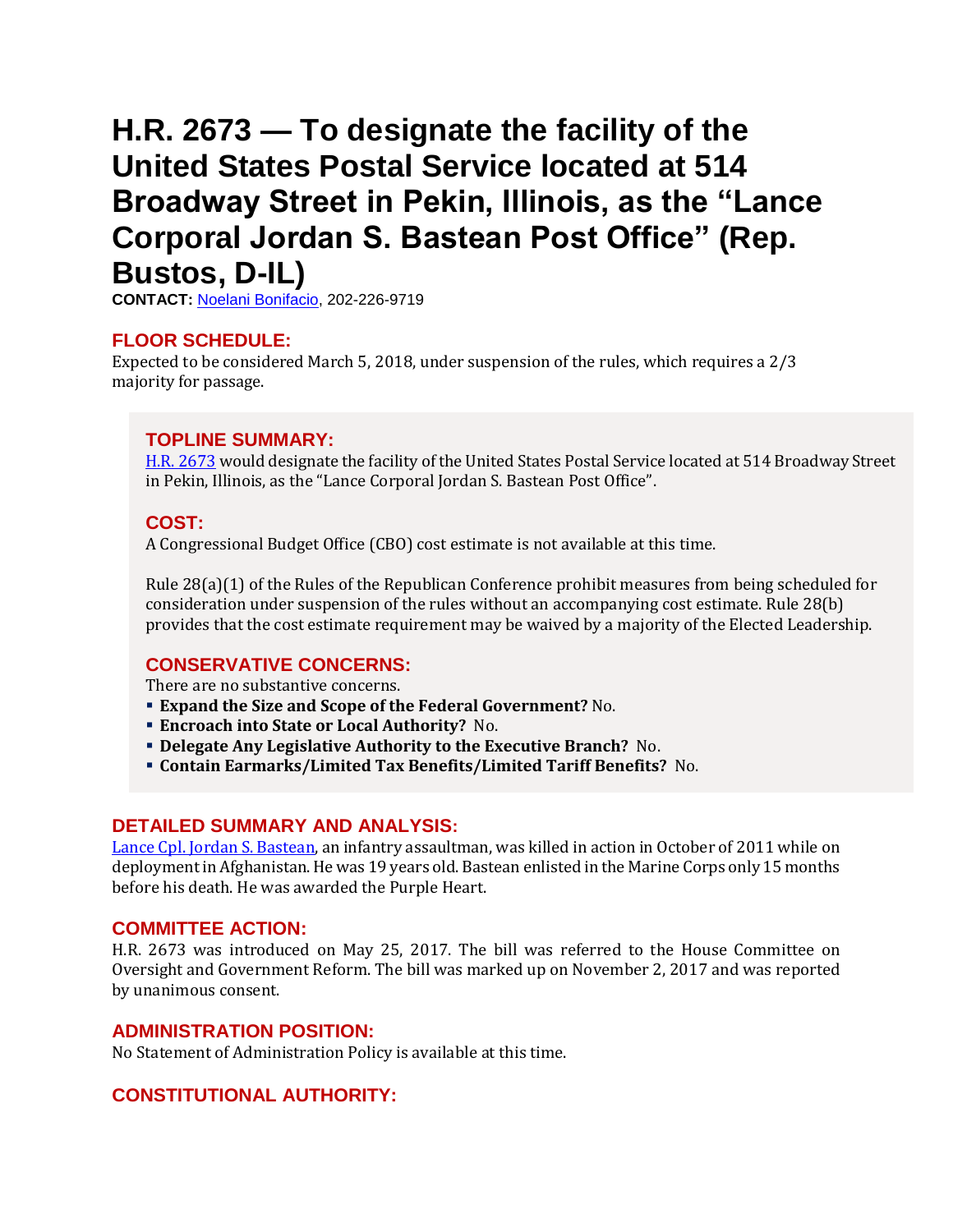According to the sponsor, Congress has the power to enact this legislation pursuant to the following: "Article 1, Section 8, Clause 7".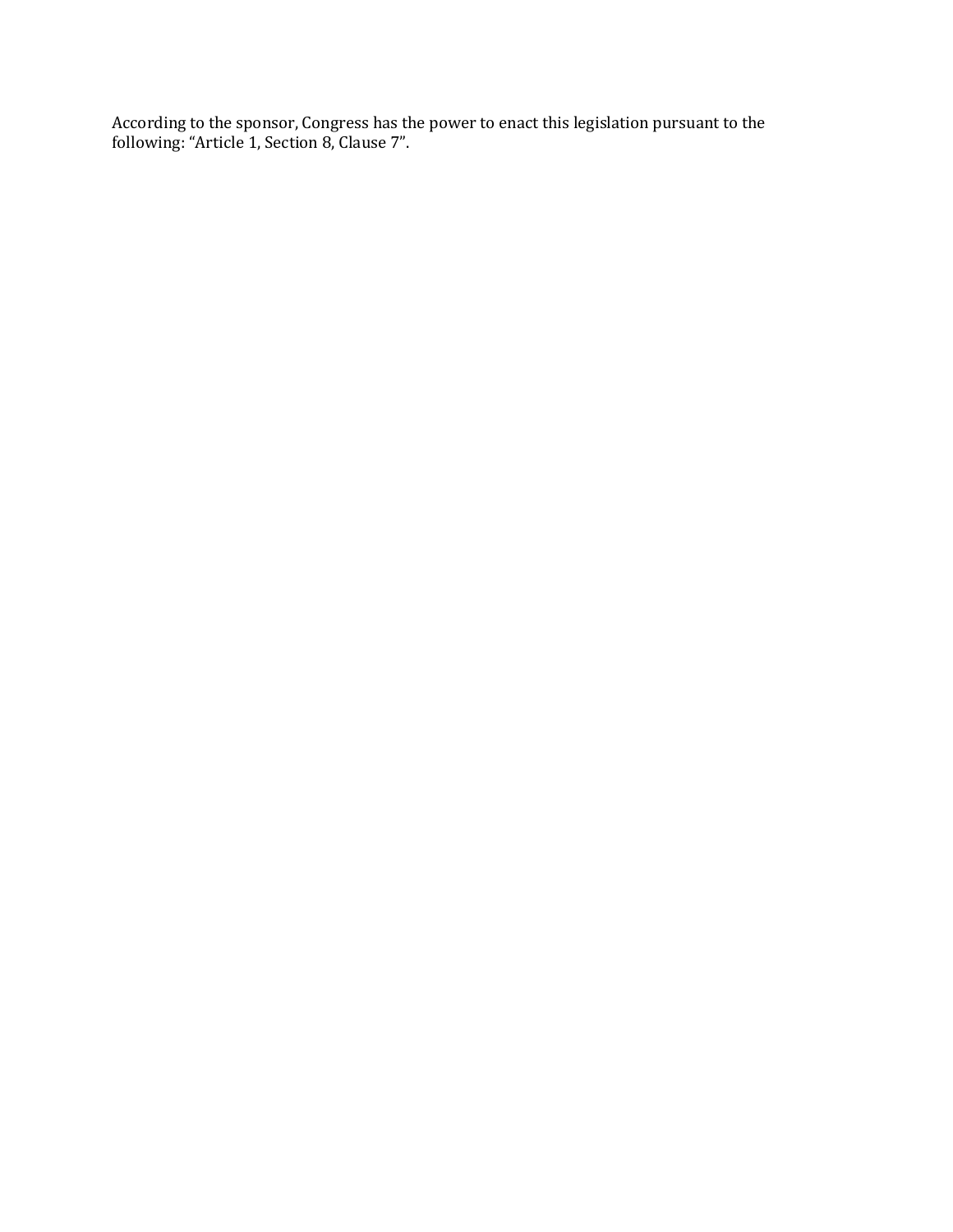# <span id="page-5-0"></span>**H.R. 3183 — To designate the facility of the United States Postal Service located at 13683 James Madison Highway in Palmyra, Virginia, as the "U.S. Navy Seaman Dakota Kyle Rigsby Post Office" (Rep. Garrett, R-VA)**

**CONTACT:** [Noelani Bonifacio,](mailto:Noelani.Bonifacio@mail.house.gov) 202-226-9719

## **FLOOR SCHEDULE:**

Expected to be considered March 5, 2018, under suspension of the rules, which requires a 2/3 majority for passage.

## **TOPLINE SUMMARY:**

[H.R. 3183](https://www.congress.gov/115/bills/hr3183/BILLS-115hr3183ih.pdf) would designate the facility of the United States Postal Service located at 13683 James Madison Highway in Palmyra, Virginia, as the "U.S. Navy Seaman Dakota Kyle Rigsby Post Office".

## **COST:**

A Congressional Budget Office (CBO) cost estimate is not available at this time.

Rule 28(a)(1) of the Rules of the Republican Conference prohibit measures from being scheduled for consideration under suspension of the rules without an accompanying cost estimate. Rule 28(b) provides that the cost estimate requirement may be waived by a majority of the Elected Leadership.

## **CONSERVATIVE CONCERNS:**

There are no substantive concerns.

- **Expand the Size and Scope of the Federal Government?** No.
- **Encroach into State or Local Authority?** No.
- **Delegate Any Legislative Authority to the Executive Branch?** No.
- **Contain Earmarks/Limited Tax Benefits/Limited Tariff Benefits?** No.

## **DETAILED SUMMARY AND ANALYSIS:**

[U.S. Navy Seaman Dakota Kyle Rigsby](file:///C:/Users/CB/AppData/Roaming/Microsoft/Word/wtvr.com/2017/06/18/dakota-kyle-rigsby-dead-uss-fitzgerald-japan/) was killed in 2017 when the U.S.S. Fitzgerald collided with a merchant vessel off the coast of Japan. Rigsby was among seven sailors who passed away as a result of the collision. He was 19 years old. Rigsby served as a volunteer at the Lake Monticello Fire Department.

H.R. 3183 would designate the facility of the United States Postal Service located at 13683 James Madison Highway in Palmyra, Virginia, as the "U.S. Navy Seaman Dakota Kyle Rigsby Post Office".

## **COMMITTEE ACTION:**

H.R. 3183 was introduced on July 11, 2017. The bill was referred to the House Committee on Oversight and Government Reform. The bill was marked up on February 6, 2017 and was reported by unanimous consent.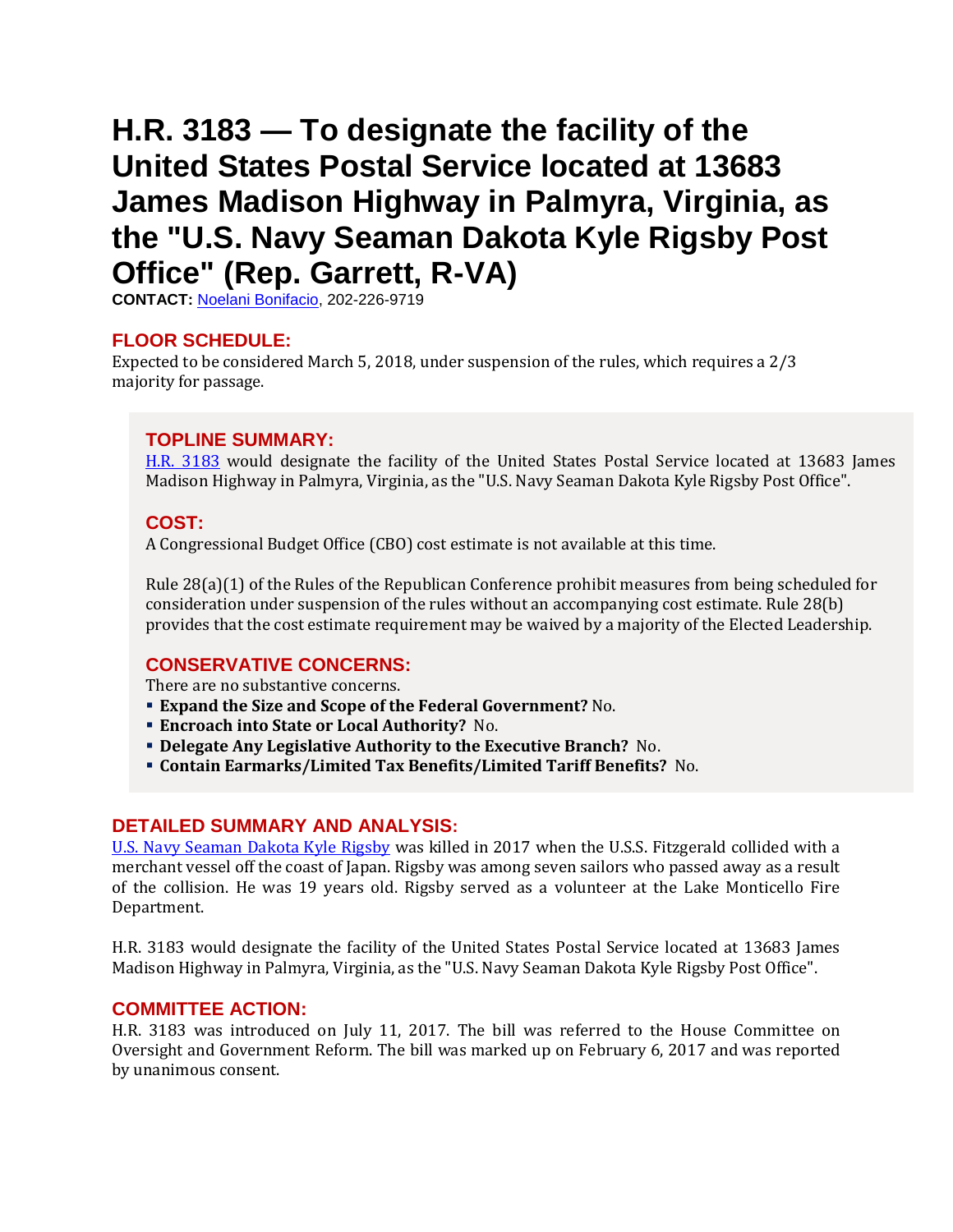No Statement of Administration Policy is available at this time.

# **CONSTITUTIONAL AUTHORITY:**

According to the sponsor, Congress has the power to enact this legislation pursuant to the following: "Article 1, Section 8 of the United States Constitution". No specific enumerating clause was cited.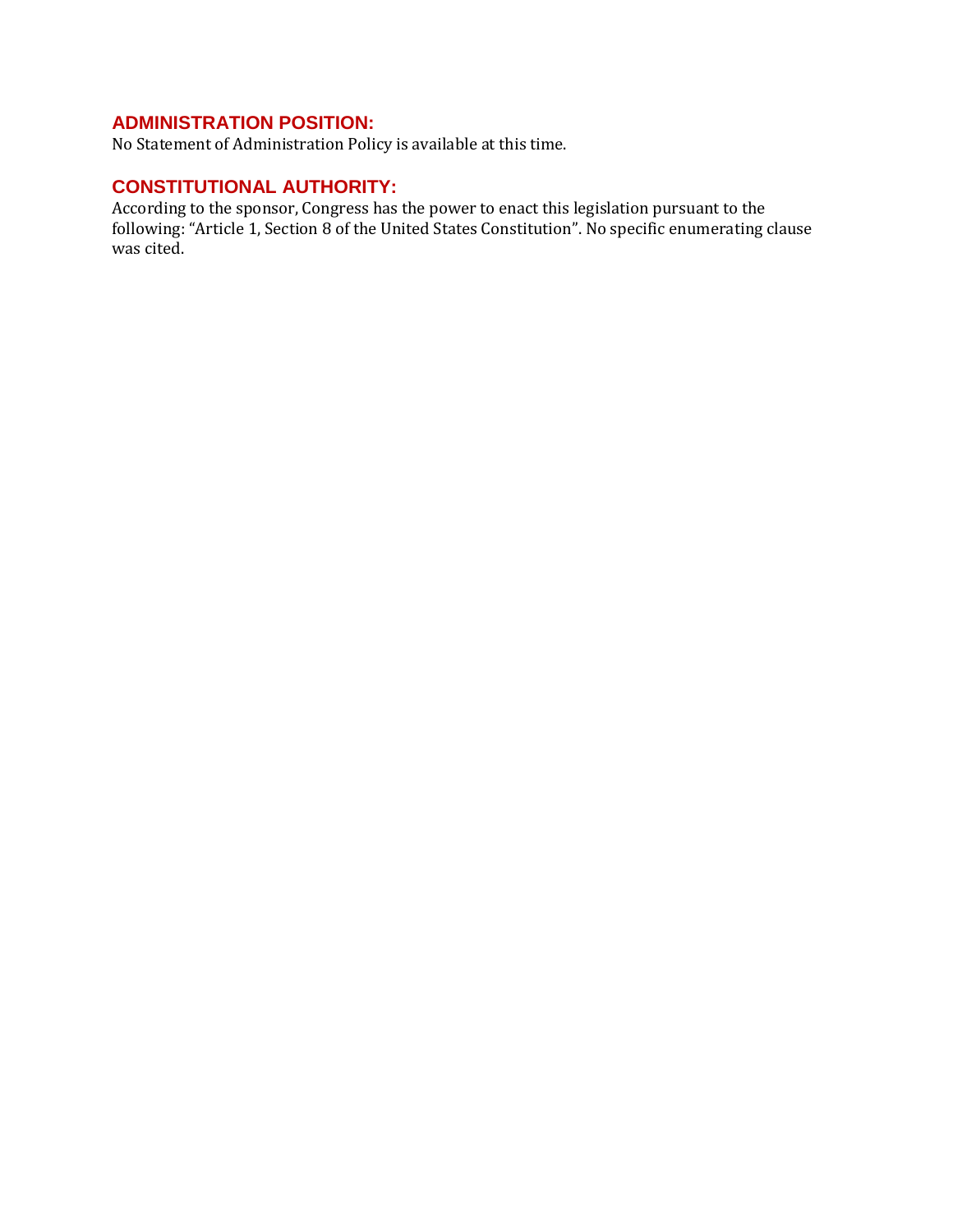# <span id="page-7-0"></span>**H.R. 4406 — To designate the facility of the United States Postal Service located at 99 Macombs Place in New York, New York, as the "Tuskegee Airman Post Office Building" (Rep. Espaillat, D-NY)**

**CONTACT:** [Noelani Bonifacio,](mailto:Noelani.Bonifacio@mail.house.gov) 202-226-9719

## **FLOOR SCHEDULE:**

Expected to be considered March 5, 2018, under suspension of the rules, which requires a 2/3 majority for passage.

## **TOPLINE SUMMARY:**

[H.R. 4406](https://www.congress.gov/115/bills/hr4406/BILLS-115hr4406ih.pdf) would designate the facility of the United States Postal Service located at 99 Macombs Place in New York, New York, as the "Tuskegee Airman Post Office Building".

## **COST:**

A Congressional Budget Office (CBO) cost estimate is not available at this time.

Rule 28(a)(1) of the Rules of the Republican Conference prohibit measures from being scheduled for consideration under suspension of the rules without an accompanying cost estimate. Rule 28(b) provides that the cost estimate requirement may be waived by a majority of the Elected Leadership.

## **CONSERVATIVE CONCERNS:**

There are no substantive concerns.

- **Expand the Size and Scope of the Federal Government?** No.
- **Encroach into State or Local Authority?** No.
- **Delegate Any Legislative Authority to the Executive Branch?** No.
- **Contain Earmarks/Limited Tax Benefits/Limited Tariff Benefits?** No.

## **DETAILED SUMMARY AND ANALYSIS:**

Th[e Tuskegee Airmen](http://www.history.com/topics/world-war-ii/tuskegee-airmen) were African American aviators who served in World War II in the U.S. Army Air Corps, which preceded the U.S. Air Force. The men were trained at Tuskegee Army Air Field, in Tuskegee, Alabama, where 1,000 pilots were trained. In two years the Tuskegee airman flew over 15,000 sorties. In addition, 66 were killed in action and 32 were captured as prisoners of war.

H.R. 4406 would designate the facility of the United States Postal Service located at 99 Macombs Place in New York, New York, as the "Tuskegee Airman Post Office Building" .

## **COMMITTEE ACTION:**

H.R. 4406 was introduced on November 15, 2017. The bill was referred to the House Committee on Oversight and Government Reform. The bill was marked up on February 6, 2018, and was reported by unanimous consent.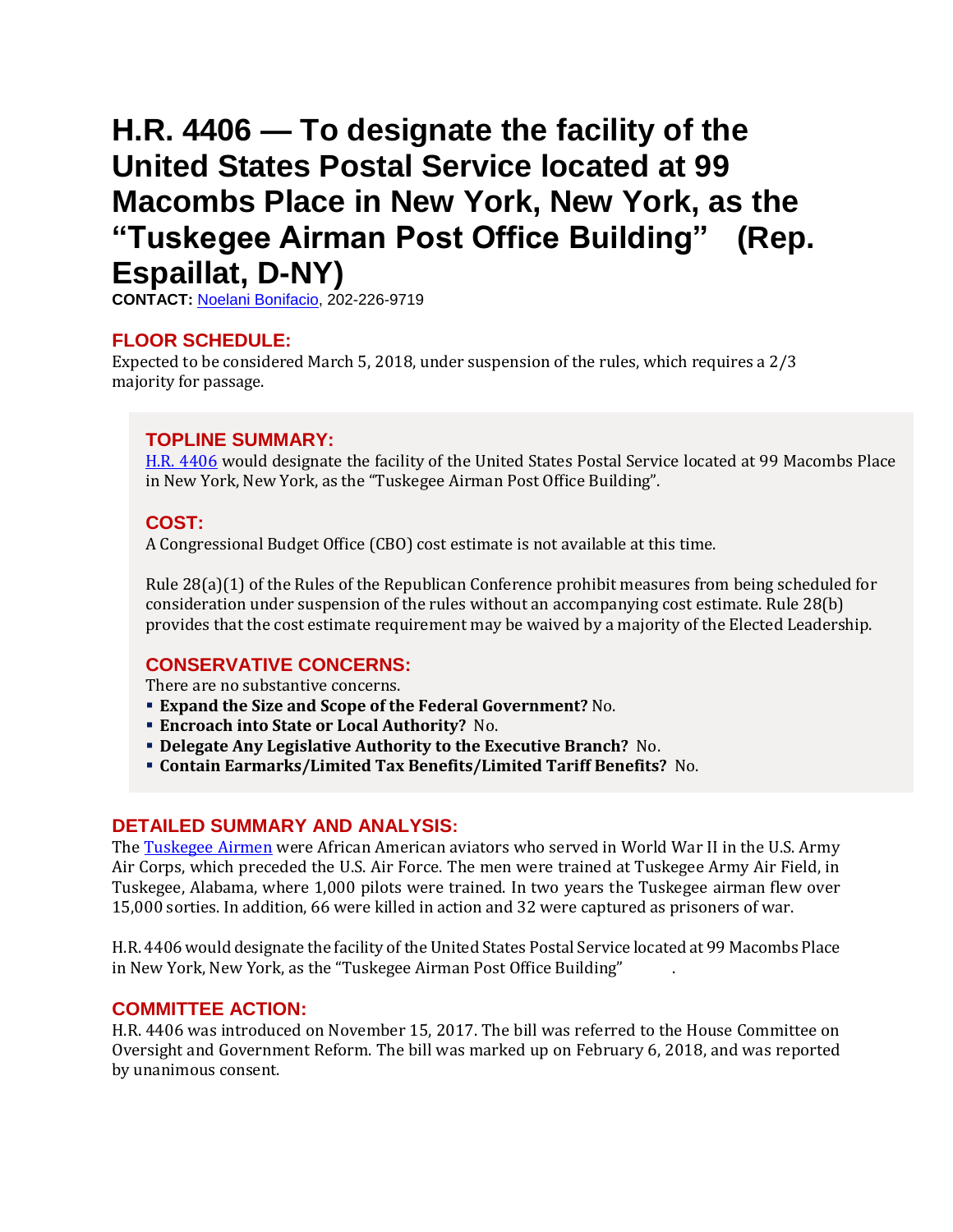No Statement of Administration Policy is available at this time.

## **CONSTITUTIONAL AUTHORITY:**

According to the sponsor, Congress has the power to enact this legislation pursuant to the following: "Article One of the United States Constitution, section 8, clause 18: The Congress shall have Power--To make all Laws which shall be necessary and proper for carrying into Execution the foregoing Powers, and all other Powers vested by this Constitution in the Government of the United States, or in any Department or Officer thereof Or Article One of the United States Constitution, Section 8, Clause 3: The Congress shall have Power--To regulate Commerce with foreign Nations, and among the several States, and with the Indian tribes".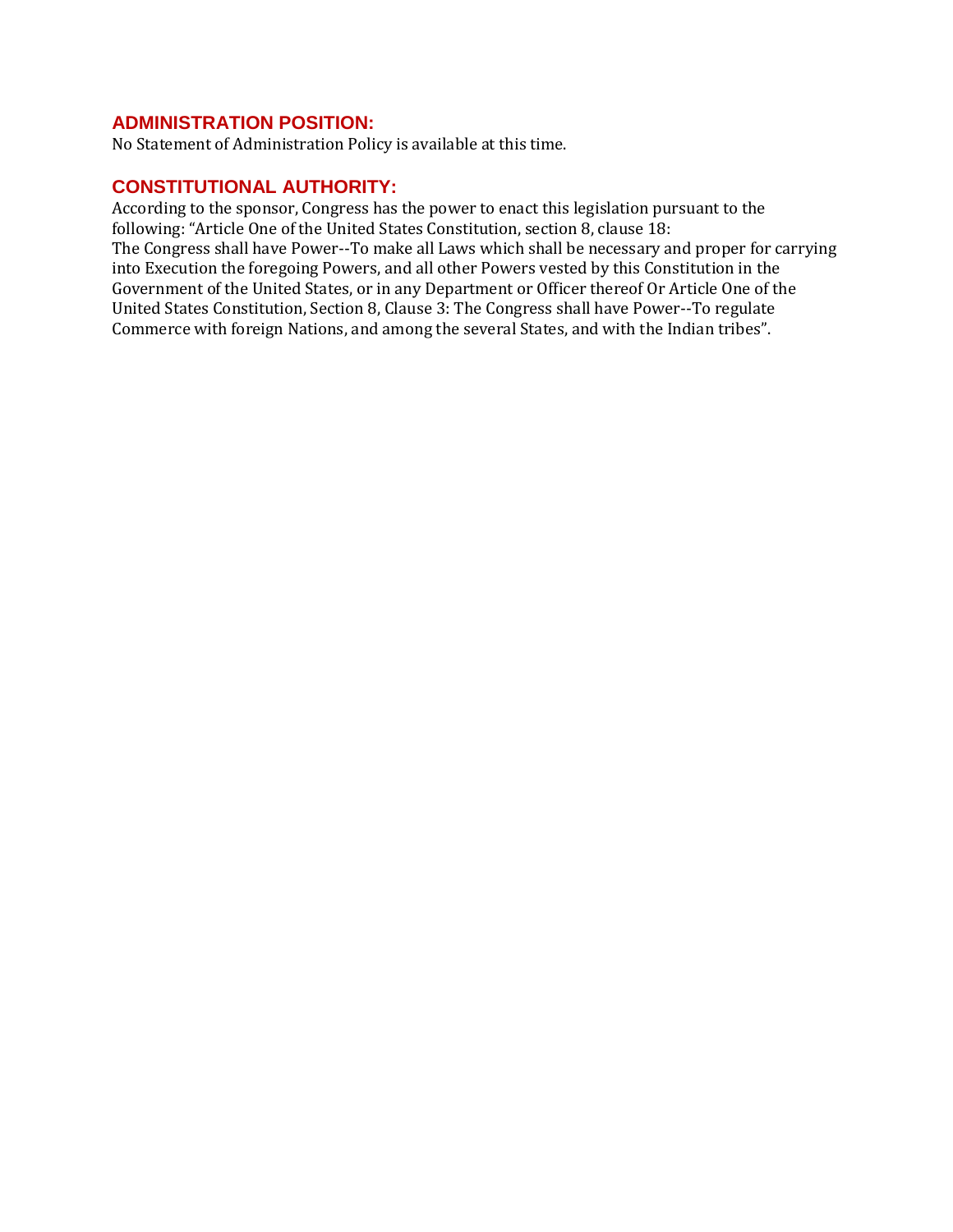# <span id="page-9-0"></span>**H.R. 4646 — To designate the facility of the United States Postal Service located at 1900 Corporate Drive in Birmingham, Alabama, as the "Lance Corporal Thomas E. Rivers, Jr. Post Office Building" (Rep. Palmer, R-AL)**

**CONTACT:** [Noelani Bonifacio,](mailto:Noelani.Bonifacio@mail.house.gov) 202-226-9719

## **FLOOR SCHEDULE:**

Expected to be considered March 5, 2018, under suspension of the rules, which requires a 2/3 majority for passage.

## **TOPLINE SUMMARY:**

[H.R. 4646](https://www.congress.gov/115/bills/hr4646/BILLS-115hr4646ih.pdf) would designate the facility of the United States Postal Service located at 1900 Corporate Drive in Birmingham, Alabama, as the "Lance Corporal Thomas E. Rivers, Jr. Post Office Building".

## **COST:**

A Congressional Budget Office (CBO) cost estimate is not available at this time.

Rule 28(a)(1) of the Rules of the Republican Conference prohibit measures from being scheduled for consideration under suspension of the rules without an accompanying cost estimate. Rule 28(b) provides that the cost estimate requirement may be waived by a majority of the Elected Leadership.

## **CONSERVATIVE CONCERNS:**

There are no substantive concerns.

- **Expand the Size and Scope of the Federal Government?** No.
- **Encroach into State or Local Authority?** No.
- **Delegate Any Legislative Authority to the Executive Branch?** No.
- **Contain Earmarks/Limited Tax Benefits/Limited Tariff Benefits?** No.

### **DETAILED SUMMARY AND ANALYSIS:**

[Marine Lance Cpl. Thomas Rivers Jr.](https://www.wsj.com/articles/SB10000872396390443545504577565510579879978) died in Afghanistan in 2010 after triggering a buried bomb while standing guard for another tired Marine. He was 22. Rivers grew up aspiring to join the Marines and eventually joined the 1st Battalion, 2nd Marine Regiment. He was known in his unit as a devout Christian.

H.R. 4646 would designate the facility of the United States Postal Service located at 1900 Corporate Drive in Birmingham, Alabama, as the "Lance Corporal Thomas E. Rivers, Jr. Post Office Building".

### **COMMITTEE ACTION:**

H.R. 4646 was introduced on December 14, 2017. The bill was referred to the House Committee on Oversight and Government Reform. The bill was marked up on February 6, 2018 and was reported by unanimous consent.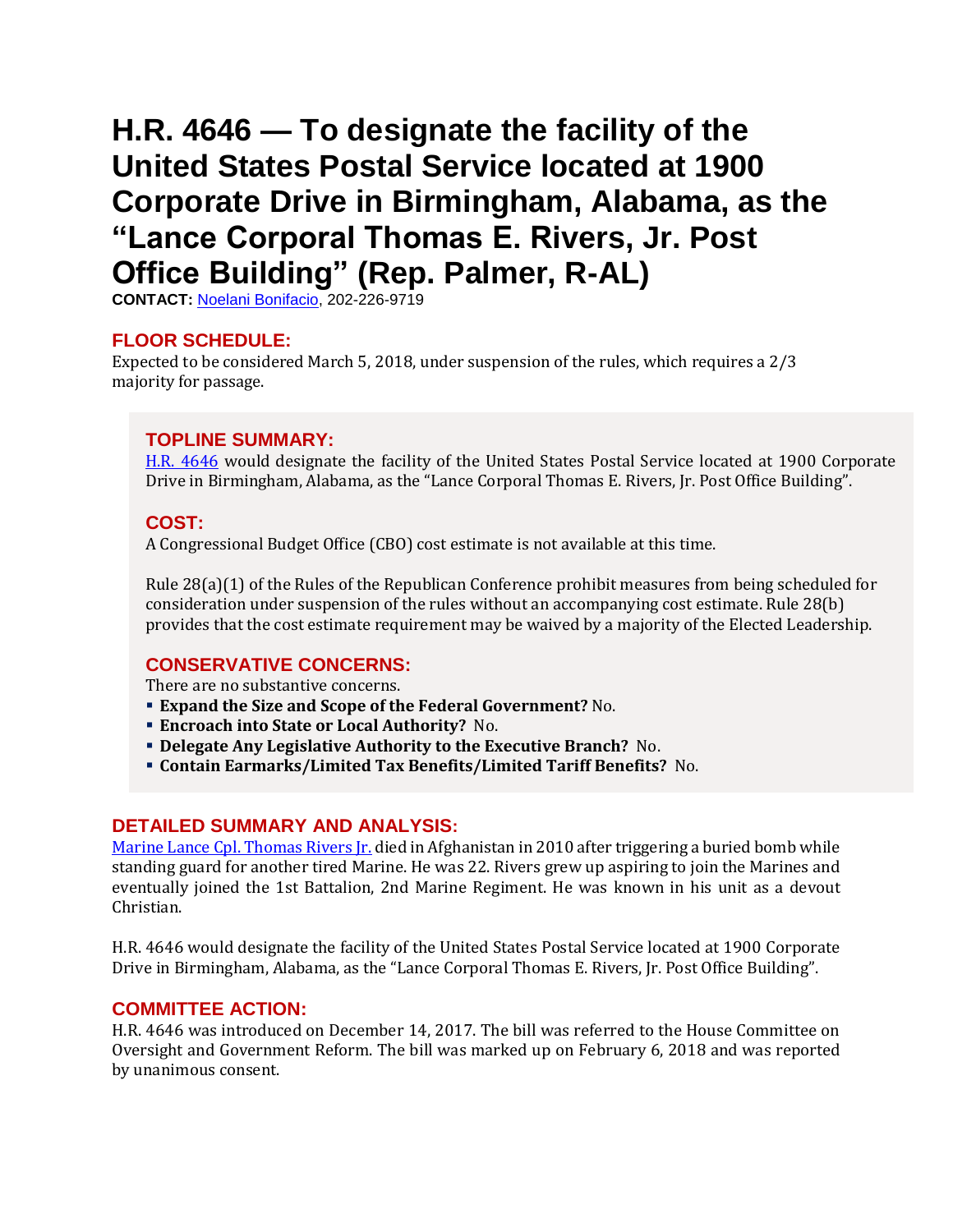No Statement of Administration Policy is available at this time.

# **CONSTITUTIONAL AUTHORITY:**

According to the sponsor, Congress has the power to enact this legislation pursuant to the following: "Article 1, Section 8, Clause 7: To establish post offices and post roads".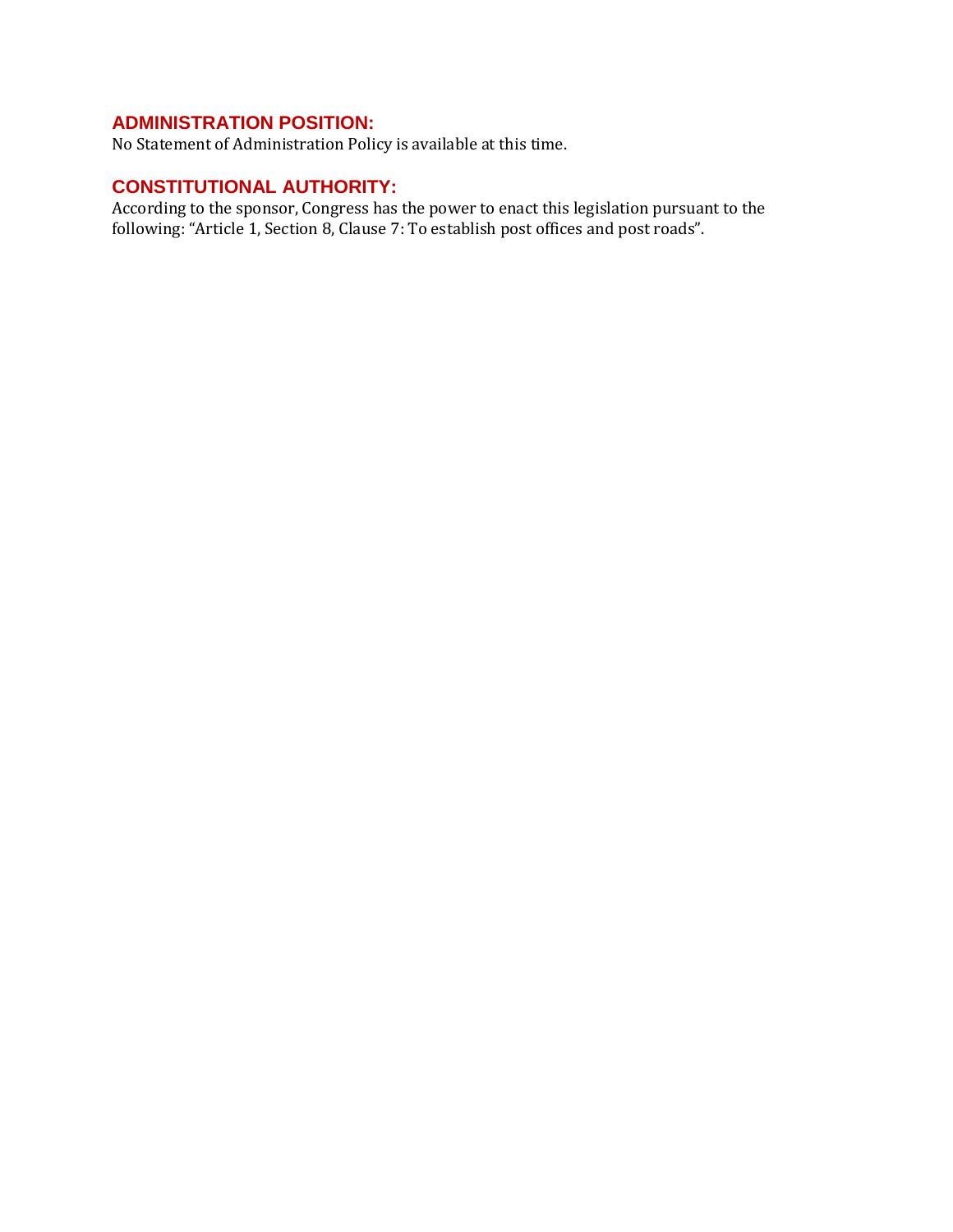# <span id="page-11-0"></span>**H.R. 4685— To designate the facility of the United States Postal Service located at 515 Hope Street in Bristol, Rhode Island, as the "First Sergeant P. Andrew McKenna Jr. Post Office" (Rep. Cicilline, D-RI)**

**CONTACT:** [Noelani Bonifacio,](mailto:Noelani.Bonifacio@mail.house.gov) 202-226-9719

## **FLOOR SCHEDULE:**

Expected to be considered March 5, 2018, under suspension of the rules, which requires a 2/3 majority for passage.

## **TOPLINE SUMMARY:**

[H.R. 4685](https://www.congress.gov/115/bills/hr4685/BILLS-115hr4685ih.pdf) would designate the facility of the United States Postal Service located at 515 Hope Street in Bristol, Rhode Island, as the "First Sergeant P. Andrew McKenna Jr. Post Office".

## **COST:**

A Congressional Budget Office (CBO) cost estimate is not available at this time.

Rule 28(a)(1) of the Rules of the Republican Conference prohibit measures from being scheduled for consideration under suspension of the rules without an accompanying cost estimate. Rule 28(b) provides that the cost estimate requirement may be waived by a majority of the Elected Leadership.

## **CONSERVATIVE CONCERNS:**

There are no substantive concerns.

- **Expand the Size and Scope of the Federal Government?** No.
- **Encroach into State or Local Authority?** No.
- **Delegate Any Legislative Authority to the Executive Branch?** No.
- **Contain Earmarks/Limited Tax Benefits/Limited Tariff Benefits?** No.

## **DETAILED SUMMARY AND ANALYSIS:**

[First Sgt. P. Andrew McKenna](https://www.armytimes.com/news/your-army/2015/08/12/green-beret-killed-in-afghanistan-recommended-for-silver-star/) was killed in August of 2015 at Camp Integrity in Kabul, Afghanistan. The camp was attacked by small arms fire after an improvised explosive device located on a vehicle was detonated. McKenna, along with 8 civilian contractors, was killed in the attack. McKenna served 17 years in the Army, was deployed 6 times and was awarded 4 Bronze Stars, a Bronze Star with V device, a Silver Star and a Purple Heart. McKenna is survived by his parents, Peter and Carol, who tragically lost their other son, Patrick, to a motorcycle accident in 2010.

H.R. 4685 would designate the facility of the United States Postal Service located at 515 Hope Street in Bristol, Rhode Island, as the "First Sergeant P. Andrew McKenna Jr. Post Office".

### **COMMITTEE ACTION:**

H.R. 4685 was introduced on December 19, 2017. The bill was referred to the House Committee on Oversight and Government Reform. The bill was marked up on February 6, 2018, and was reported by unanimous consent.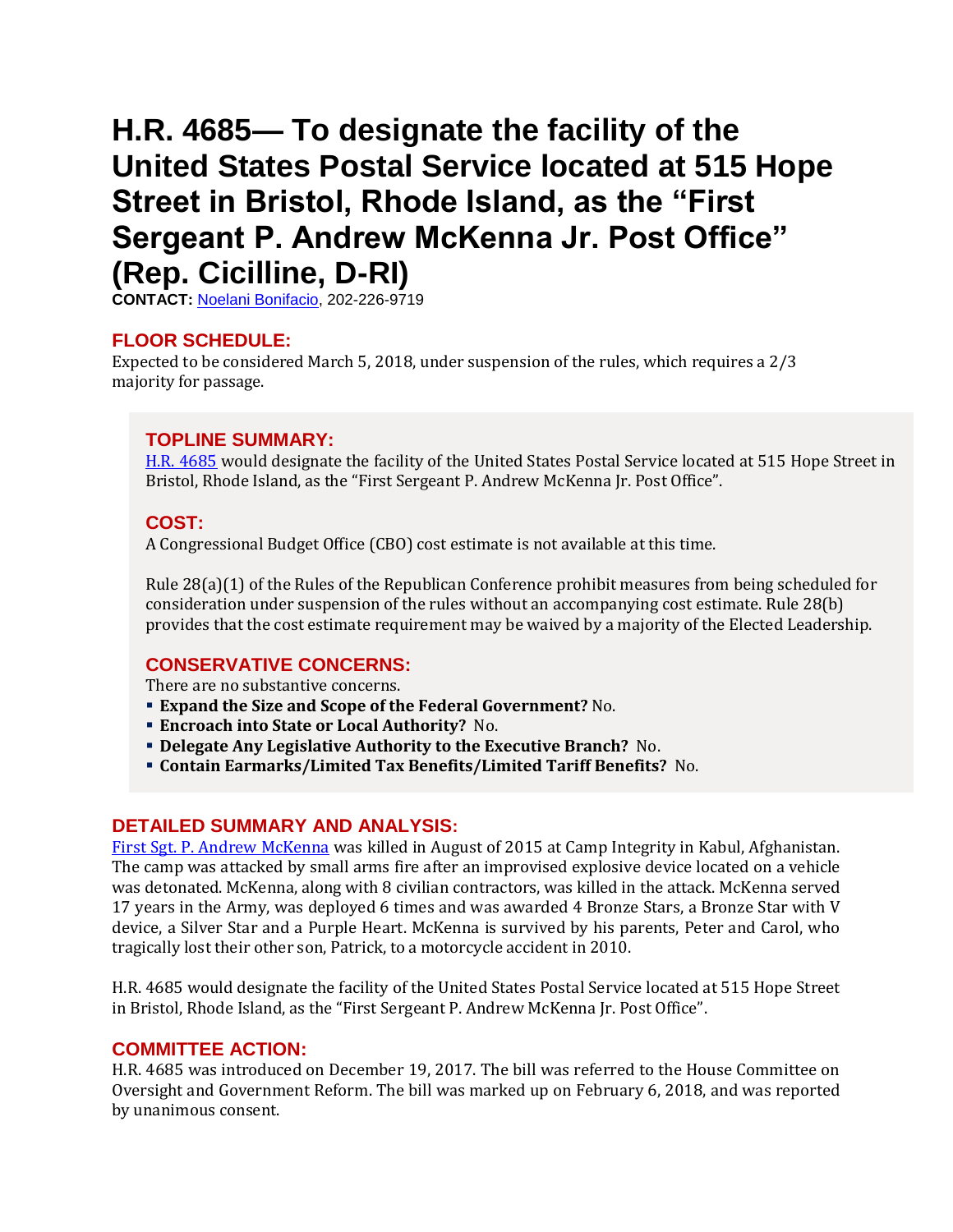No Statement of Administration Policy is available at this time.

# **CONSTITUTIONAL AUTHORITY:**

According to the sponsor, Congress has the power to enact this legislation pursuant to the following: "Congress has the power to enact this legislation pursuant to the following: Article 1, Section 8, Clause 7".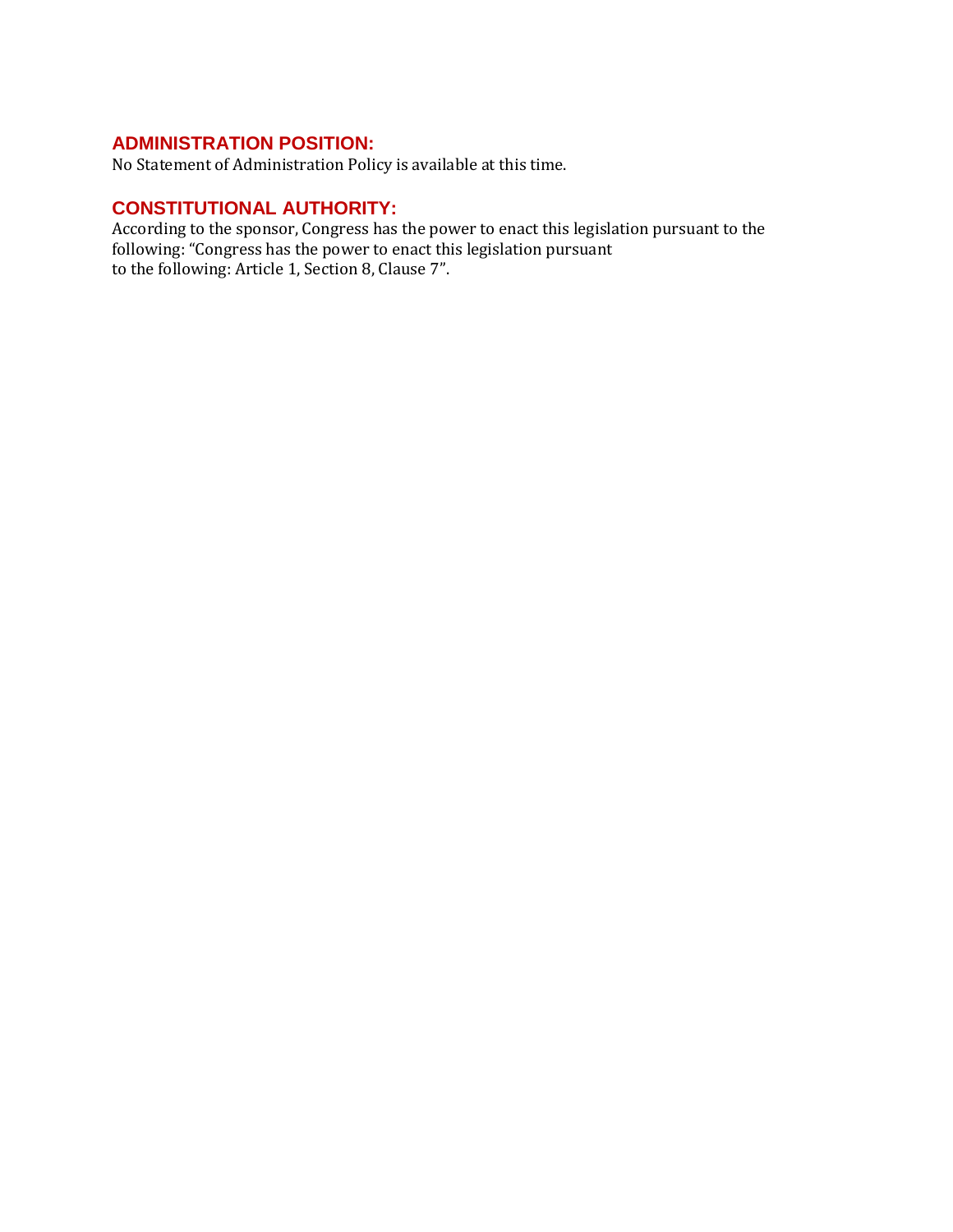# <span id="page-13-0"></span>**S. 831— A bill to designate the facility of the United States Postal Service located at 120 West Pike Street in Canonsburg, Pennsylvania, as the "Police Officer Scott Bashioum Post Office Building" (Sen. Toomey, R-PA)**

**CONTACT:** [Noelani Bonifacio,](mailto:Noelani.Bonifacio@mail.house.gov) 202-226-9719

## **FLOOR SCHEDULE:**

Expected to be considered March 5, 2018, under suspension of the rules, which requires a 2/3 majority for passage.

## **TOPLINE SUMMARY:**

[S. 831](https://www.congress.gov/115/bills/s831/BILLS-115s831rfh.pdf) would designate the facility of the United States Postal Service located at 120 West Pike Street in Canonsburg, Pennsylvania, as the "Police Officer Scott Bashioum Post Office Building".

## **COST:**

A Congressional Budget Office (CBO) cost estimate is not available at this time.

Rule 28(a)(1) of the Rules of the Republican Conference prohibit measures from being scheduled for consideration under suspension of the rules without an accompanying cost estimate. Rule 28(b) provides that the cost estimate requirement may be waived by a majority of the Elected Leadership.

### **CONSERVATIVE CONCERNS:**

There are no substantive concerns.

- **Expand the Size and Scope of the Federal Government?** No.
- **Encroach into State or Local Authority?** No.
- **Delegate Any Legislative Authority to the Executive Branch?** No.
- **Contain Earmarks/Limited Tax Benefits/Limited Tariff Benefits?** No.

### **DETAILED SUMMARY AND ANALYSIS:**

[Scott Bashioum](http://www.post-gazette.com/local/washington/2017/11/10/Canonsburg-bridge-rededicated-honor-slain-police-Officer-Scott-Bashioum/stories/201711100154) was a Pennsylvania police officer who was killed in November 2016 while responding to a domestic violence call in which the assailant killed his wife. Bashioum was also an Air Force reservist for almost 30 years and retired as a senior master sergeant. He also served as a volunteer for the Slovan/Smith Fire Department. Bashioum left behind a wife, two sons, and two daughters.

S. 831 would designate the facility of the United States Postal Service located at 120 West Pike Street in Canonsburg, Pennsylvania, as the "Police Officer Scott Bashioum Post Office Building".

### **COMMITTEE ACTION:**

S. 831 was introduced on April 5, 2017. The bill was referred to the Senate Committee on Homeland Security and Government Affairs. The bill passed the Senate by unanimous consent on June 13, 2017 and was sent to the House, where it was referred to the House Committee on Oversight and Government Reform. The committee has taken no further action on the bill.